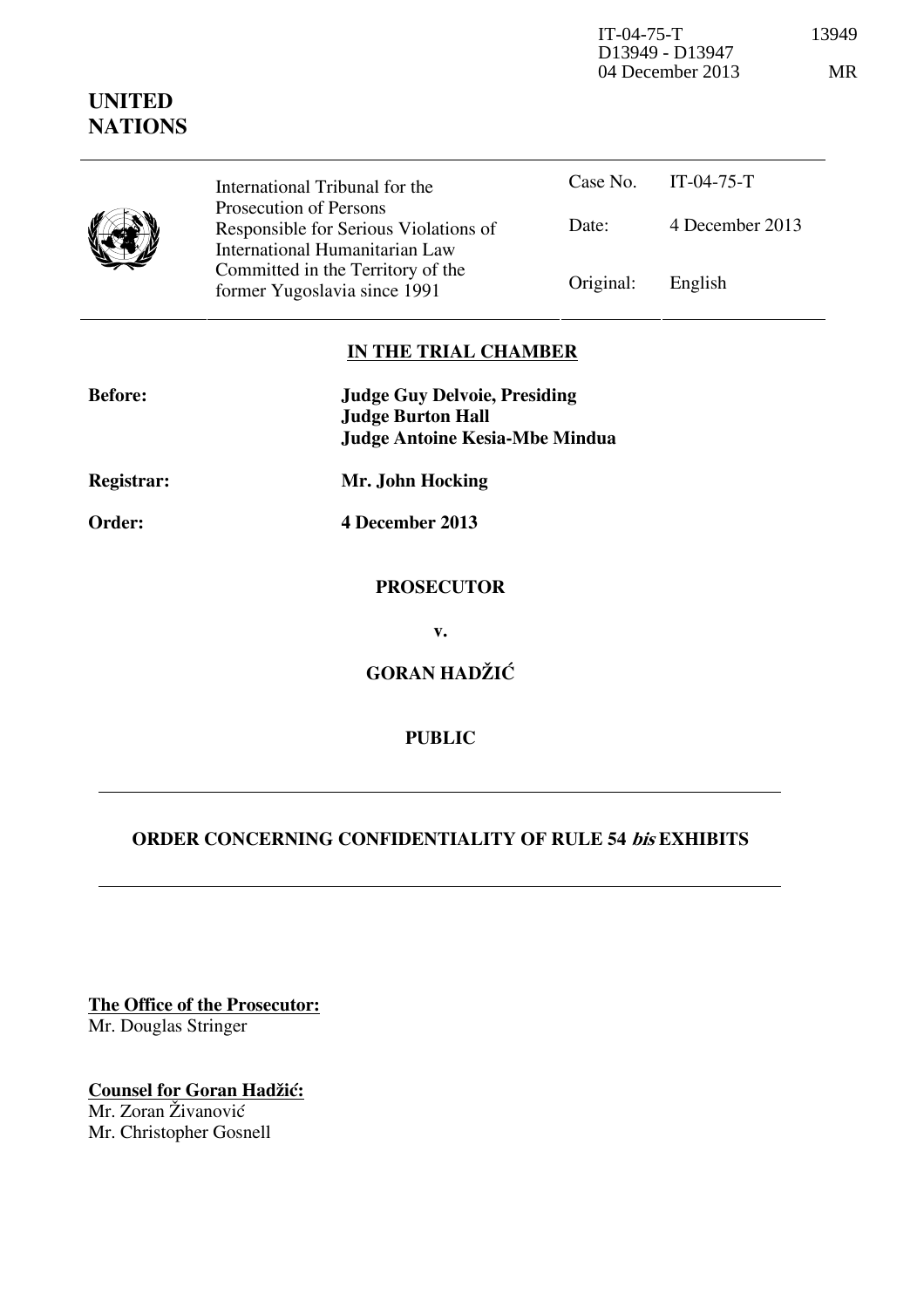1. **THIS TRIAL CHAMBER** of the International Tribunal for the Prosecution of Persons Responsible for Serious Violations of International Humanitarian Law Committed in the Territory of the former Yugoslavia since 1991 ("Tribunal") *ex proprio motu* issues the following order in relation to the "Prosecution Notice Concerning Confidentiality of Rule 54 *bis* Exhibits", filed on 2 December 2013 ("Notice").

2. In the Notice, the Prosecution informs the Chamber that it was notified by the Government of the Republic of Serbia on 25 November 2013 that protective measures are no longer required for four exhibits admitted under seal through the bar table decision and one exhibit admitted under seal through a witness.<sup>1</sup> The Prosecution seeks the assistance of the Registry to modify the confidentiality status of the exhibits.<sup>2</sup>

3. The Chamber reminds the Prosecution that, should it wish to alter the confidentiality status of admitted exhibits, it must seek leave of the Chamber to do so, rather than requesting the assistance of the Registry. In order to expedite this matter due to the forthcoming Rule 98 *bis* proceedings, the Trial Chamber will *ex proprio motu* alter the confidentiality status of the exhibits.

4. Accordingly, the Trial Chamber, *ex proprio motu* and pursuant to Rules 54, 54 *bis*, and 89 of the Rules of Procedure and Evidence of the Tribunal, hereby **ORDERS** as follows:

- (a) The Registry shall designate Rule 65 *ter* numbers 01191.1, 01390, 01772, and 01827 as public exhibits.
- (b) The Registry shall alter the confidentiality status of exhibit P1878 from confidential to public.
- (c) The Prosecution and the Registry shall ensure—by no later than 12 December 2013—that the eCourt metadata accompanying the foregoing documents is amended, where necessary.

 $\overline{a}$ <sup>1</sup> Notice, paras 1-2. *See* Decision on Prosecution Bar Table Motion, 28 November 2013, para. 234(d)(i) and Decision on Prosecution Motion for Admission of Exhibits Cited in Expert Report of Christian Nielsen, 9 May 2013, para. 64(d). <sup>2</sup> Notice, paras 1-2.